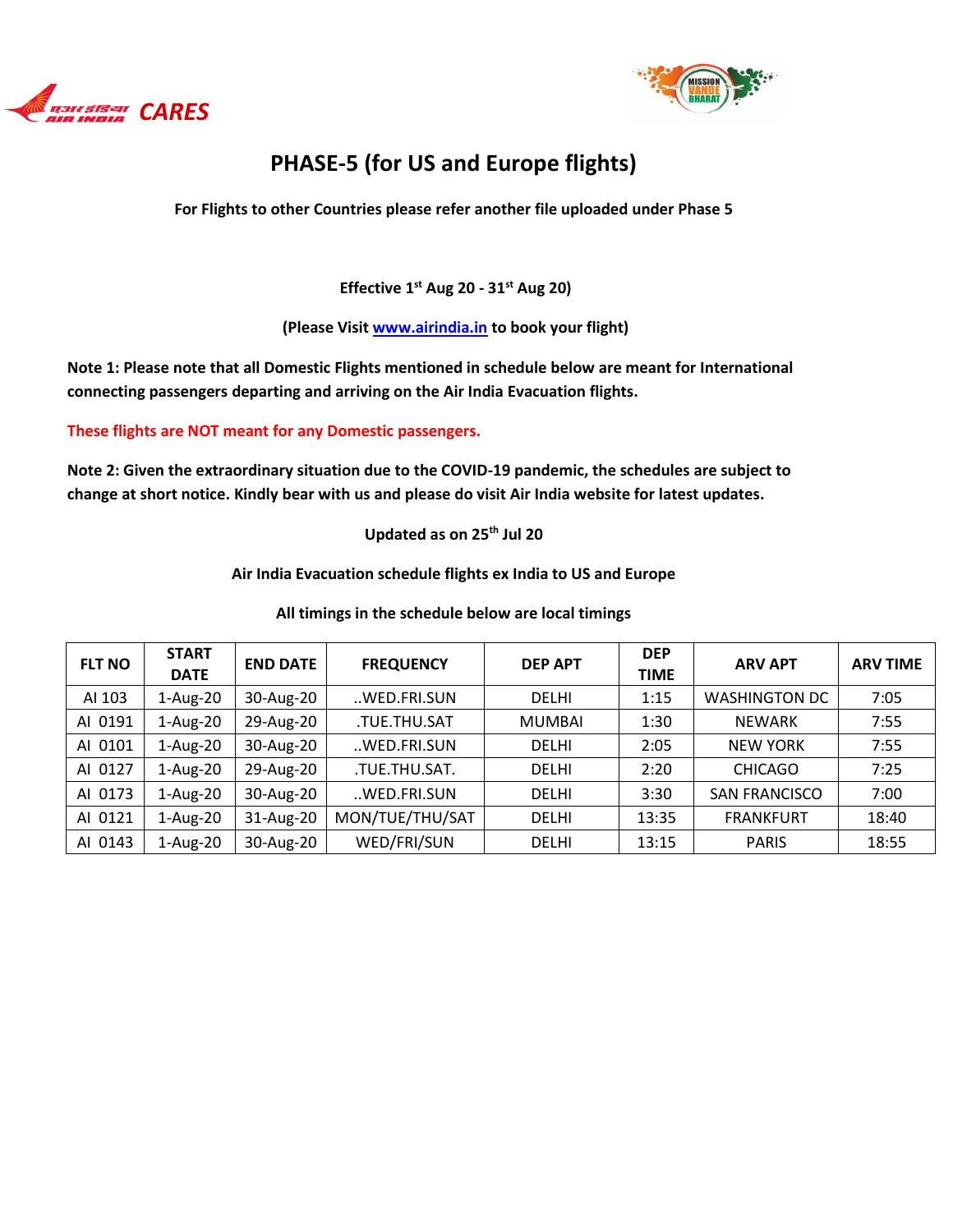



| <b>FLT NO</b> | <b>START</b><br><b>DATE</b> | <b>END</b><br><b>DATE</b> | <b>FREQUENCY</b> | <b>DEP APT</b>          | <b>DEP</b><br><b>TIME</b> | <b>ARV APT</b> | <b>ARV TIME</b> |
|---------------|-----------------------------|---------------------------|------------------|-------------------------|---------------------------|----------------|-----------------|
| AI 104        | $1-Aug-20$                  | $30-Aug-$<br>20           | WED.FRI.SUN      | <b>WASHINGTON</b><br>DC | 11:15                     | <b>DELHI</b>   | 11:00           |
| AI 0144       | $1-Aug-20$                  | 29-Aug-<br>20             | TUE.THU.SAT.     | <b>NEWARK</b>           | 12:05                     | <b>MUMBAI</b>  | 12:25           |
| AI 0102       | $1-Aug-20$                  | $30-Aug-$<br>20           | WED.FRI.SUN      | <b>NEW YORK</b>         | 12:30                     | <b>DELHI</b>   | 12:00           |
| AI 0126       | $1-Aug-20$                  | $29$ -Aug-<br>20          | .TUE.THU.SAT.    | <b>CHICAGO</b>          | 12:00                     | <b>DELHI</b>   | 13:05           |
| AI 0174       | $1-Aug-20$                  | $30$ -Aug-<br>20          | WED.FRI.SUN      | <b>SAN FRANCISCO</b>    | 10:30                     | <b>DELHI</b>   | 15:00           |
| AI 0120       | $1-Aug-20$                  | $31$ -Aug-<br>20          | MON/TUE/THU/SAT  | <b>FRANKFURT</b>        | 21:15                     | <b>DELHI</b>   | 8:30            |
| AI 0142       | $1-Aug-20$                  | $30-Aug-$<br>20           | WED/FRI/SUN      | <b>PARIS</b>            | 22:00                     | <b>DELHI</b>   | 9:35            |

## **Air India Evacuation schedule flights ex US and Europe to India**